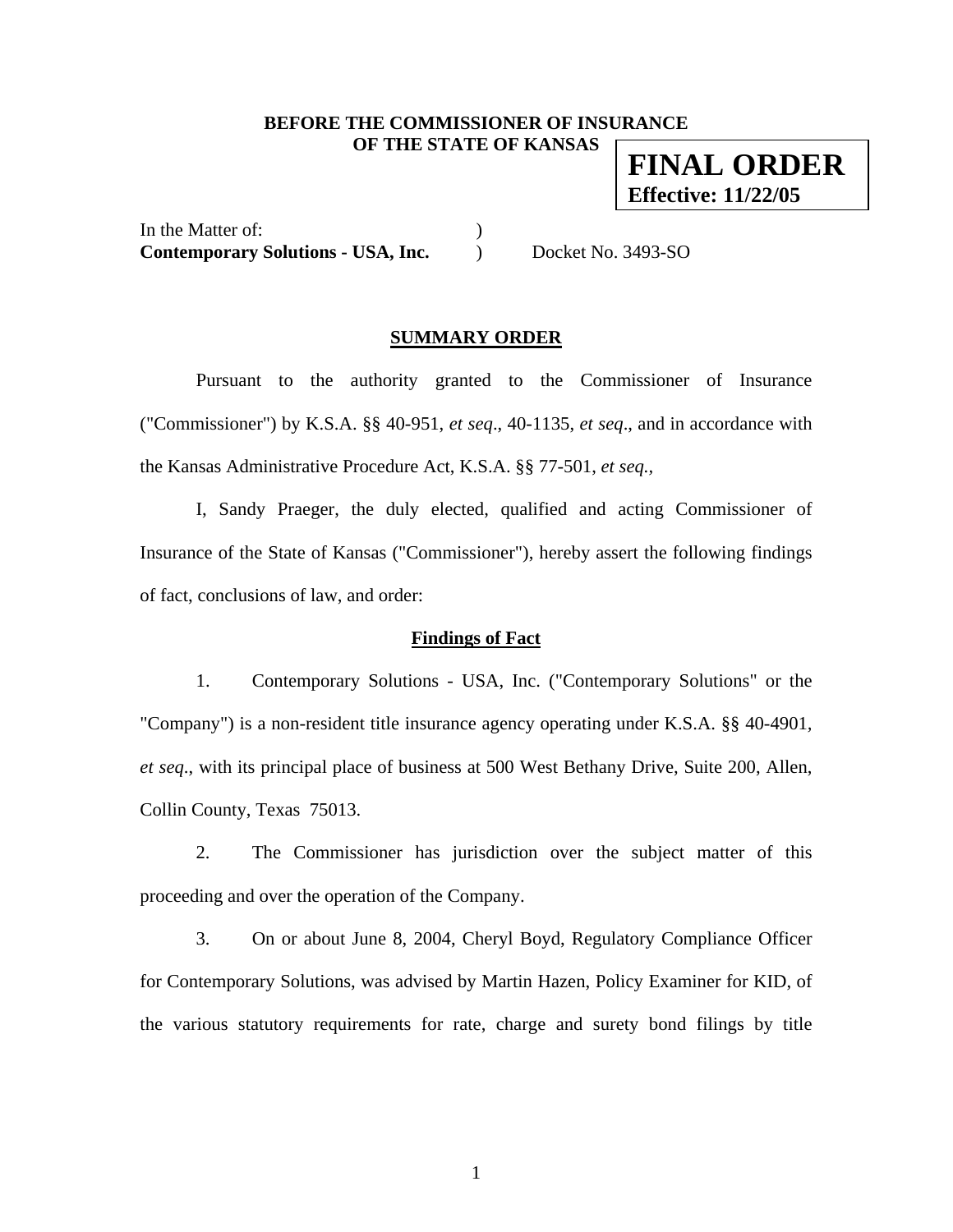insurance agencies and copies of the applicable Kansas statutes and administrative bulletins were sent to Ms. Boyd by U.S. Mail.

 4. On or about June 21, 2004, in an e-mail addressed to Mr. Hazen, Ms. Boyd confirmed her receipt of the title insurance agency filing requirements sent by Mr. Hazen on June 8, 2004.

 5. On or about August 18, 2004, Contemporary Solutions was granted a certificate of authority by the Kansas Insurance Department ("KID") under K.S.A. § 40- 4906.

 6. On November 24, 2004, Contemporary Solutions issued two title insurance policies for real property located in Olathe, Johnson County, Kansas and Kansas City, Wyandotte County, Kansas.

 7. The population of Wyandotte County, Kansas is in excess of 158,000 people and the population of Johnson County, Kansas is in excess of 496,000 people.

 8. On or about August 1, 2005, KID received a letter from Ms. Boyd stating that she was forwarding a "renewed Escrow, Settlement or Closing Accounts Bond" for the Company. A copy of an Escrow, Settlement or Closing Accounts Bond issued by Western Surety Company and dated July 14, 2005 was attached to Ms. Boyd's letter.

 9. The records of KID reveal that prior to August 1, 2005 Contemporary Solutions had not filed a surety bond or irrevocable letter of credit with the Commissioner, as required under K.S.A. § 40-1139.

 10. On or about August 4, 2005 Mr. Hazen spoke with Ms. Boyd by telephone and advised her that Contemporary Solutions had not complied with the Kansas rate and charge filing requirements prescribed under K.S.A. § 40-952 and had not filed a surety

2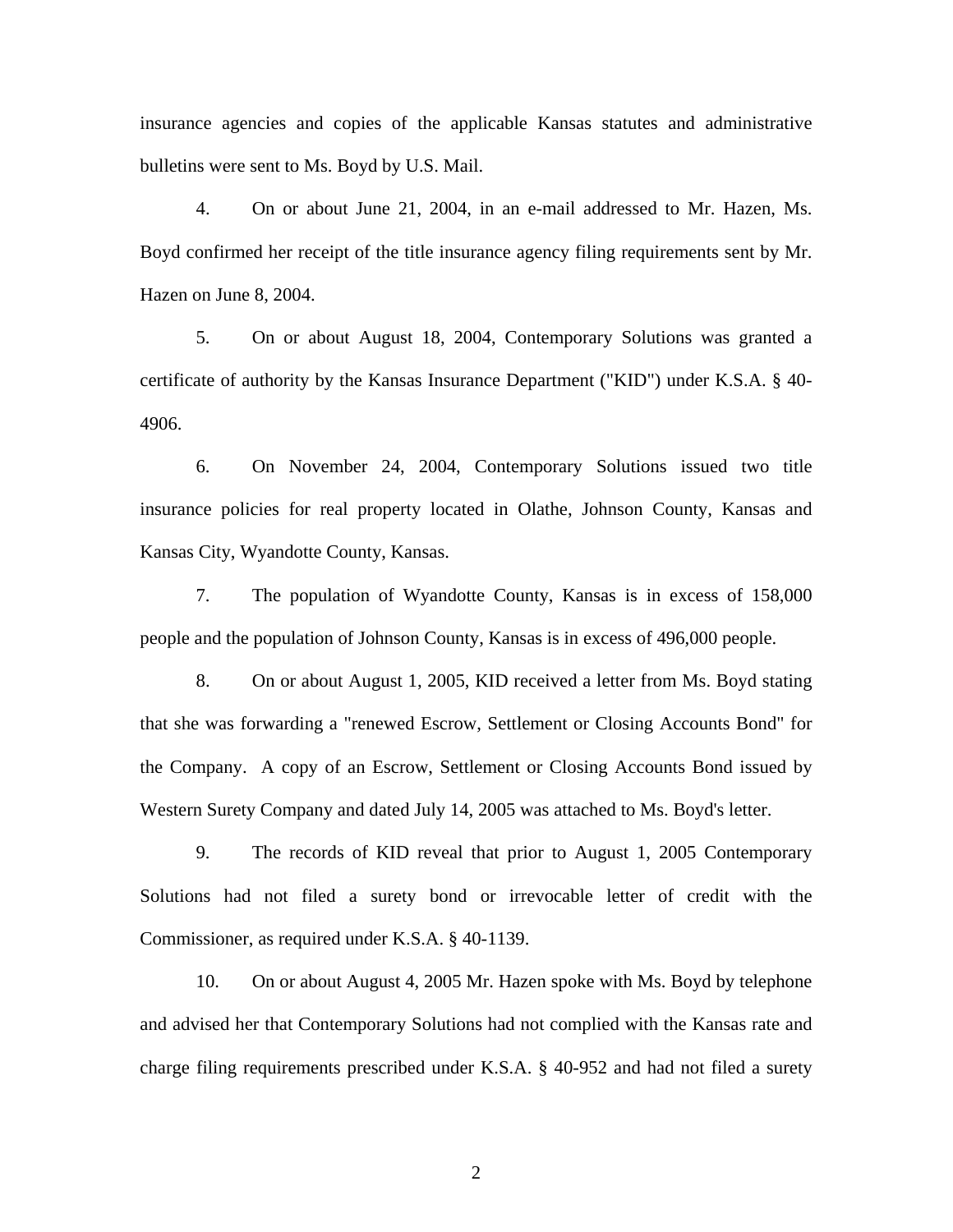bond or irrevocable letter of credit with KID that was in effect prior to July 14, 2005. During this conversation Ms. Boyd denied receiving the information regarding filing requirements for title insurance agencies sent to her by Mr. Hazen on June 8, 2004 that she had previously acknowledged receiving on June 21, 2004.

 11. Following his phone conversation with Ms. Boyd on August 4, 2005, Mr. Hazen also confirmed, in a letter addressed to Ms. Boyd, that Contemporary Solutions had not complied with the Kansas filing requirements and referred to Ms. Boyd's June 21, 2004 e-mail acknowledging receipt of the filing requirements.

 12. On or about August 31, 2005 Contemporary Solutions filed all required rate and charge filings.

 13. Under K.S.A. § 40-963, the Commissioner may impose a penalty of not more than \$500 for each violation of the statutory provisions relating to fire insurance companies, including K.S.A. § 40-952, or \$2,000 for each violation when the Commissioner finds such violation to be willful.

 14. Under K.S.A. § 40-1141 and K.S.A. § 40-2407, the Commissioner may impose a monetary penalty of not more than \$1,000 for each and every act or violation of the statutory provisions relating to title insurance agencies, including K.S.A. § 40-1139, or \$5,000 for each and every act or violation when the Commissioner finds that the agency knew or reasonably should have known it was acting in violation of the law.

#### **Applicable Law**

15. K.S.A. 40-952 provides, in part, as follows:

(c) For title insurance rate filing purposes, only those charges made in connection with the issuance, sale and servicing of title insurance policies or real estate transactions by title insurance companies, agencies and

3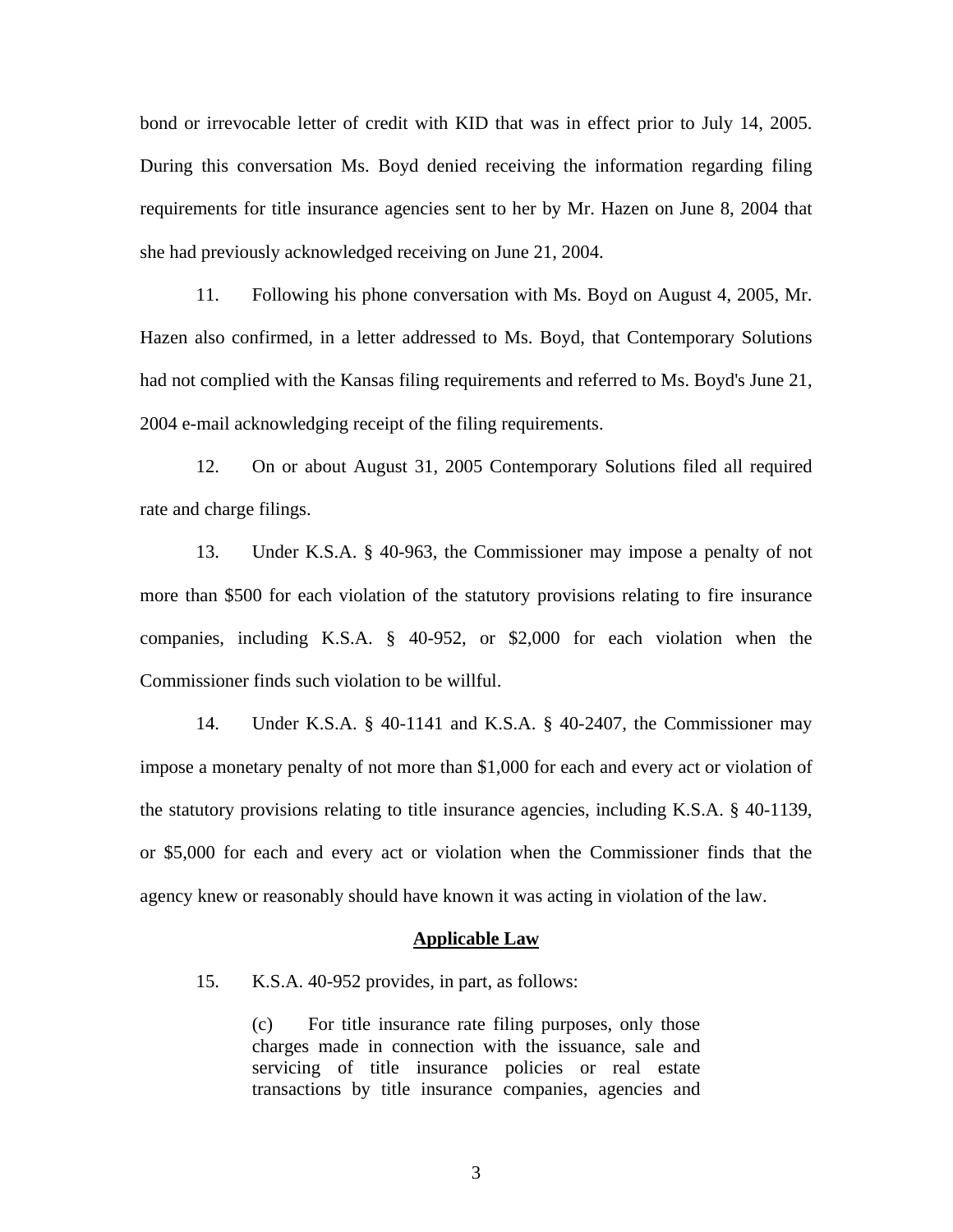agents on property located in counties having a population of more than 10,000 shall be subject to the filing requirements of this act. . .

 Every insurance agent, agency or company authorized to transact title insurance in this state shall file with the commissioner every manual of classification, rules and rates, every rating plan, every rate card and every modification of the foregoing which may be used in connection with providing title insurance or other services in connection with real estate transactions on property located in counties having a population of 10,000 or more. *No charge may be made by any title insurance agent, agency or company that has not been filed with the commissioner as required. . . . (Emphasis added).* 

16. K.S.A. 40-1135 provides as follows:

The purpose of K.S.A. 40-1135 through 40-1141 is to provide the State of Kansas with a comprehensive body of law for the effective regulation and supervision of title insurance agencies engaged in settlement and closing of the sale of an interest in real estate.

17. K.S.A. 40-1139 provides, in part, as follows:

(a) The title insurance agent who handles escrow, settlement or closing accounts shall file with the commissioner a surety bond or irrevocable letter of credit in a form acceptable to the commissioner, issued by an insurance company or financial institution authorized to conduct business in this state, securing the applicant's or the title insurance agent's faithful performance of all duties and obligations set out in K.S.A. 40-1135 through 40-1141 . . .

18. K.S.A. 40-963 provides, in part, as follows:

. . . if the commissioner finds any person or organization has violated any provision of this act, may impose a penalty of not more than \$500 for each violation, but, if the commissioner finds such violation to be willful, may impose a penalty of not more than \$2,000 for each such violation. Such penalties may be in addition to any other penalty provided by law. . .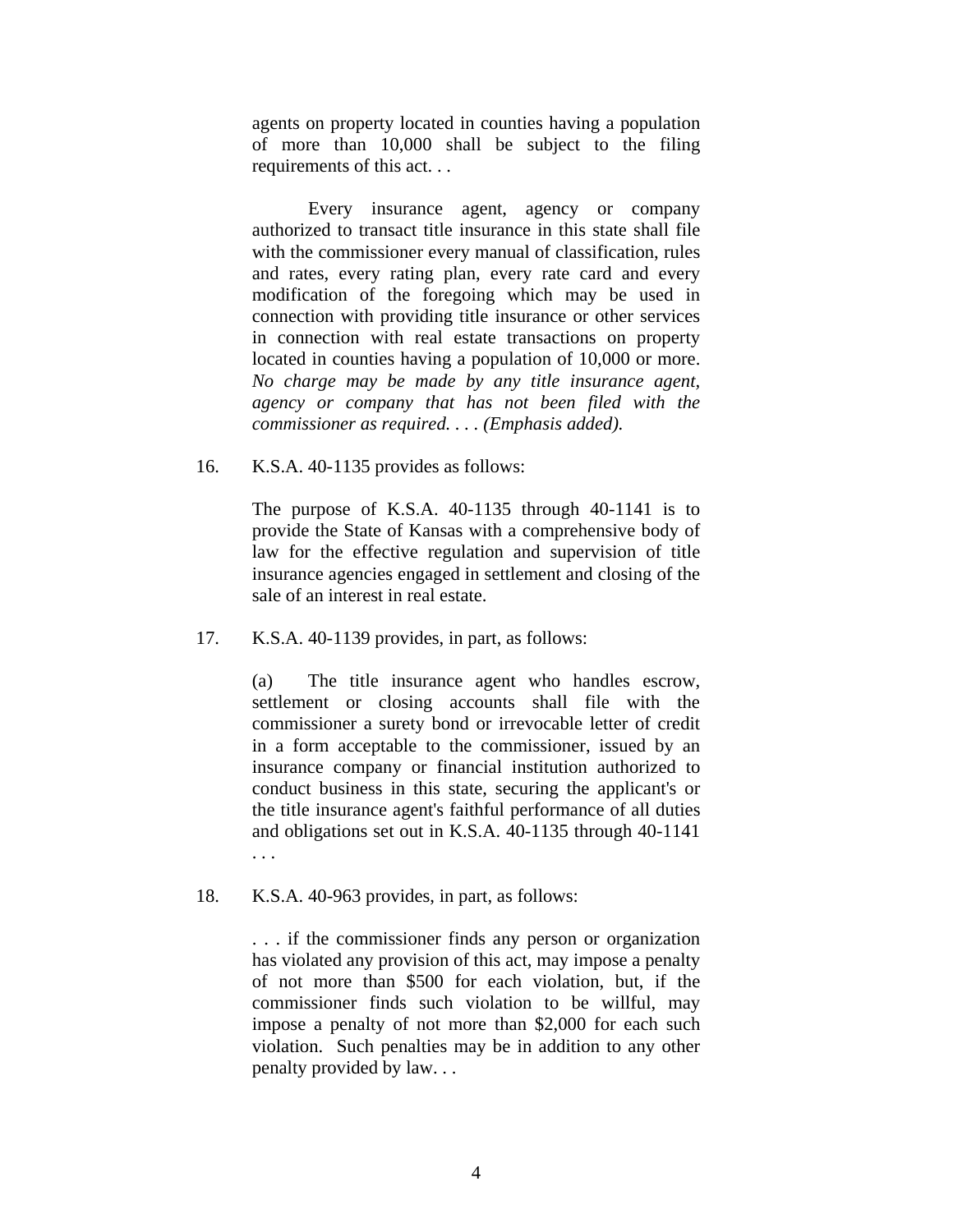### 19. K.S.A. 40-1141 provides, in part, as follows:

 If the commissioner determines that the title insurance agent or any other person has violated this act, or any rules and regulations or order promulgated thereunder, after notice and opportunity to be heard, the commissioner may order that such person be subject to the penalties provided in K.S.A. 40-2406, et seq. . . .

20. K.S.A. 40-2407 provides, in part, as follows:

(a) If, after such hearing, the commissioner shall determine that the person charged has engaged in an unfair method of competition or an unfair or deceptive act . . . the commissioner may in the exercise of discretion order any one or more of the following:

 (1) Payment of a monetary penalty of not more than \$1,000 for each and every act or violation, but not to exceed an aggregate penalty of \$10,000, unless the person knew or reasonably should have known such person was in violation of this act, in which case the penalty shall be not more than \$5,000 for each and every act or violation, but not to exceed an aggregate of \$50,000 in any six month period.

#### **Conclusions of Law**

 21. Based upon the information enumerated in paragraphs #3 through #12 above, Contemporary Solutions failed to file its rate and charge filings with the Commissioner prior to transacting the business of title insurance in Kansas, in violation of K.S.A. § 40-952.

 22. Based upon the information enumerated in paragraphs #3 through #12 above, Contemporary Solutions failed to file a copy of a surety bond or irrevocable letter of credit with the Commissioner prior to transacting the business of title insurance in Kansas, in violation of K.S.A. § 1139.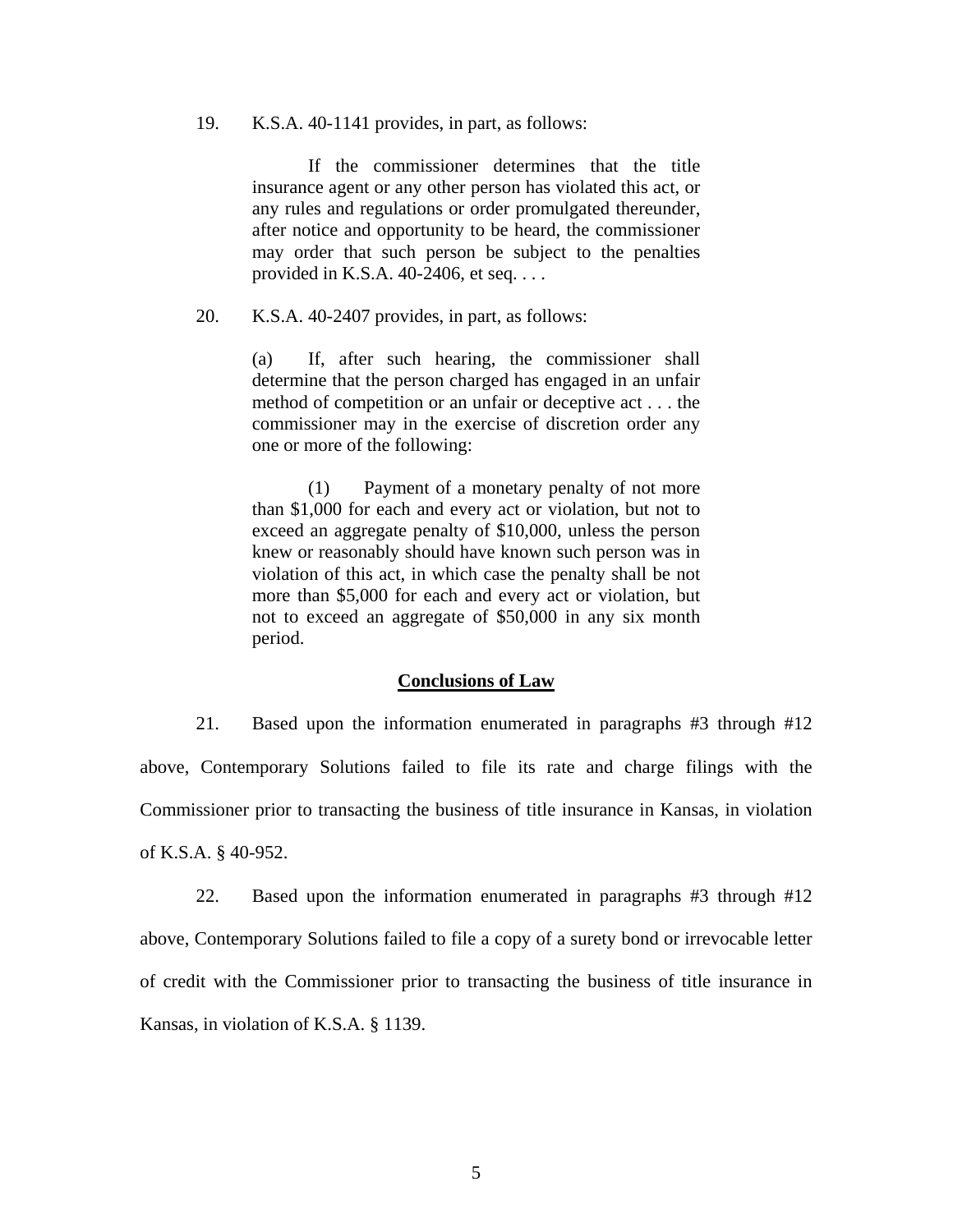# **IT IS THEREFORE ORDERED, BY THE COMMISSIONER OF INSURANCE, THAT:**

 1. Contemporary Solutions - USA, Inc. shall pay a penalty in the amount of Nine Hundred and 00/100 Dollars (\$900.00) to the Kansas Insurance Department by no later than November 21, 2005 or be subject to further regulatory action.

 2. Contemporary Solutions shall file all required charge and rate filings, surety bonds or letters of credit in a timely manner.

 3. The Commissioner of Insurance retains jurisdiction over this matter to issue any and all further Orders deemed appropriate or to take such further action as necessary to dispose of this matter.

### **Notice of Rights**

 Respondent Contemporary Solutions - USA, Inc. is entitled to a hearing on this Summary Order pursuant to K.S.A. § 77-537 of the Kansas Administrative Procedures Act. If Respondent desires a hearing, it must file a written request for a hearing with the Kansas Insurance Department at the following address:

> John W. Campbell, General Counsel Kansas Insurance Department 420 S.W.  $9^{th}$  Street Topeka, Kansas 66612

 This request for hearing must be filed within fifteen (15) days from the date of service of this Order. If Respondent requests a hearing, the Kansas Insurance Department will notify it of the time and place of the hearing and information on the procedures, right of representation, and other rights of parties relating to the conduct of the hearing, before commencement of the hearing.

 $\sim$  6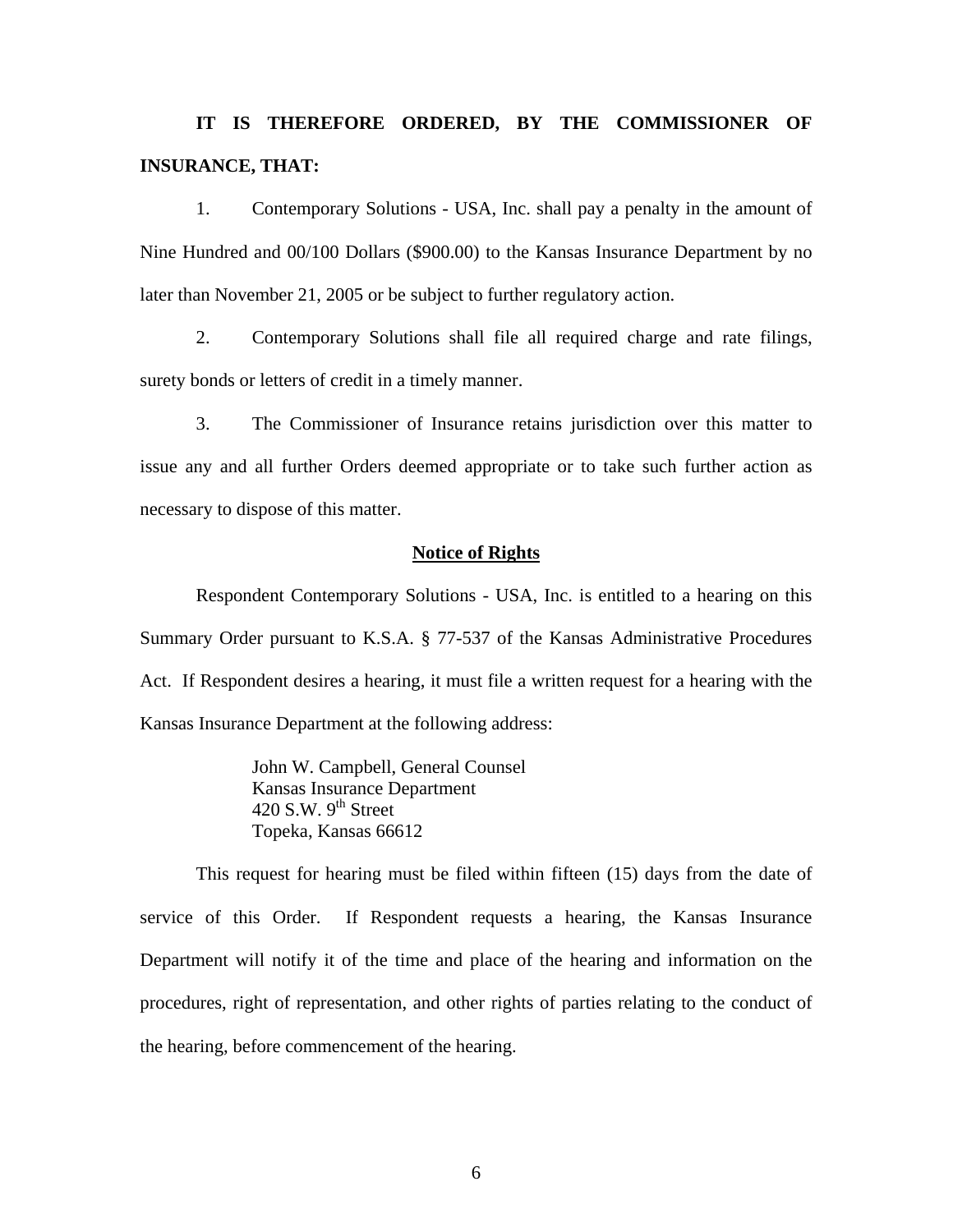If a hearing is not requested in the time and manner stated above, this Summary order shall become effective as a Final Order upon the expiration of time for requesting a hearing, pursuant to K.S.A. § 77-613. In the event Respondent files a petition for judicial review, pursuant to K.S.A. § 77-613(e), the agency officer to be served on behalf of the Kansas Insurance Department is:

> John W. Campbell, General Counsel Kansas Insurance Department 420 S.W.  $9<sup>th</sup>$  Street Topeka, Kansas 66612

# **IT IS SO ORDERED THIS \_4th\_ DAY OF NOVEMBER, 2005, IN THE CITY OF TOPEKA, COUNTY OF SHAWNEE, STATE OF KANSAS**.



 \_/s/ Sandy Praeger\_\_\_\_\_\_\_\_\_\_\_\_\_\_\_\_\_\_ Sandy Praeger \_\_ Commissioner of Insurance

 \_/s/ John W. Campbell\_\_\_\_\_\_\_\_\_\_\_\_\_\_\_ John W. Campbell General Counsel